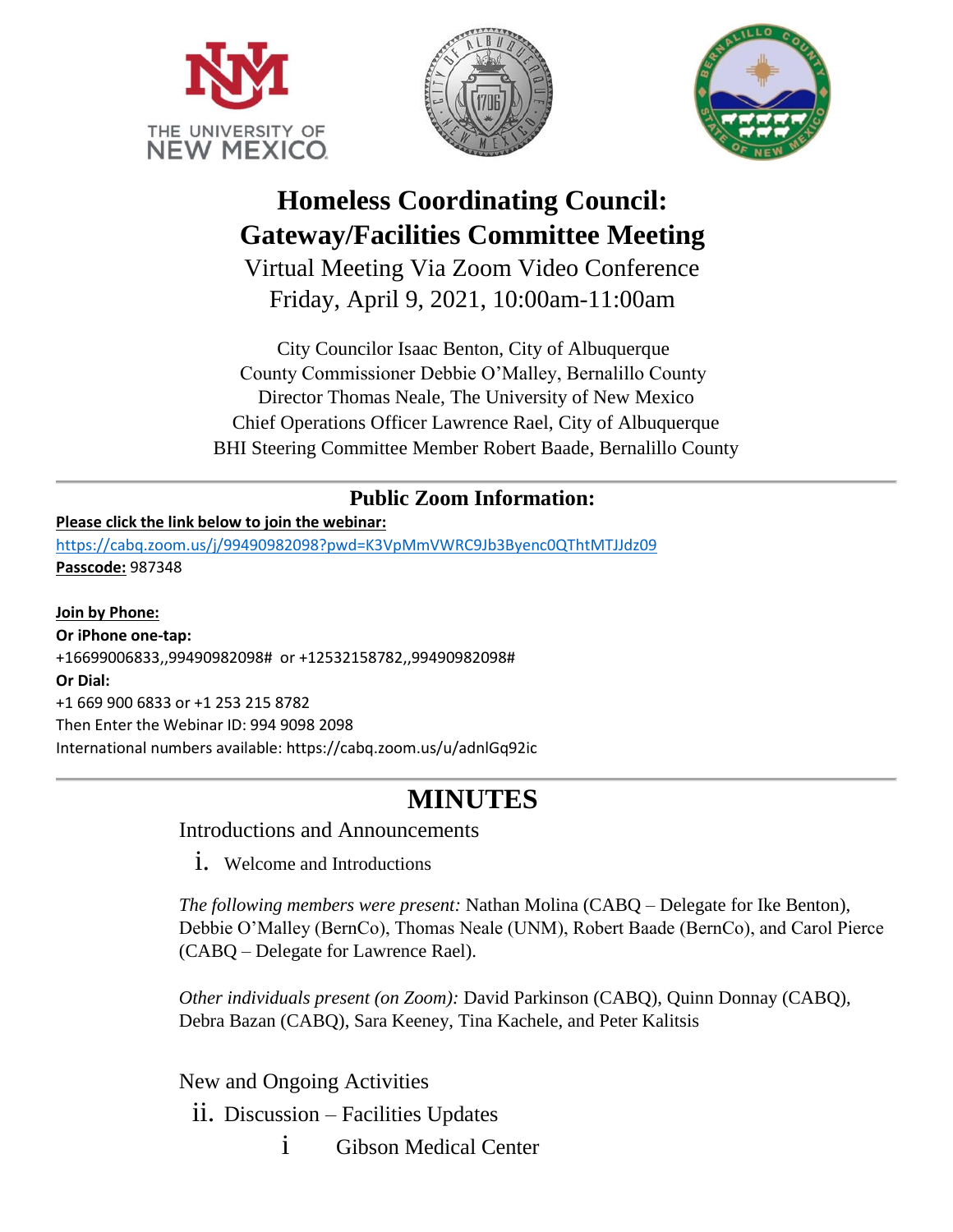Committee members began the discussion by focusing on the Gibson Medical Center (GMC). The facility is now in the City's possession and city employees are at the facility working to get it ready for use and doing facility assessments. Staff is working with the security department in order to learn more about the building, surroundings and exit routes. They are also speaking with partners for potential opportunities to collaborate at the facility. One member also brought up the possibility of housing a mobile school-based health center at this facility.

## ii Westside Emergency Housing Center (WEHC)

Members briefly discussed the ongoing work at the WEHC's kitchen, connecting with the Street Food Institute as an economic development opportunity and as a job training opportunity for individuals at the shelter.

## iii North Downtown Facility

Members quickly discussed the environmental assessment and environmental impact reviews are in process.

## iv Other – Tiny Homes Village, Encampments

Committee members discussed the screening process for individuals to be housed at the Tiny Homes Village. The village is modeled off of behaviorbased recovery programs so individuals will have to participate in those programs if they are accepted and choose to live there. Committee members stated that while the facility functions as a recovery center, we want to make sure this facility does not operate with a savior mentality but rather that has to be rooted in community. Some community members are already housed there but there needs to be more education for the public around this project.

The members finished the meeting with a discussion around encampments. One of the committee members took a tour of a tent encampment in downtown Denver, deemed a "safe outdoor space" or "SOS". The SOS is an initiative of the not-for-profit organization-Colorado Village Collaborative. This SOS is all staffed by people with lived experiences facing these specific challenges. Having staff with lived experience is key to help building a community and understanding the issues that that these community members encounter. One of the things that they did in Denver that can possibly be used in Albuquerque is that they partnered with the neighborhood associations around the facility and entered into a Good Neighbor Agreement. The agreement would pledge a commitment to help clean up the streets within a three-radius block from